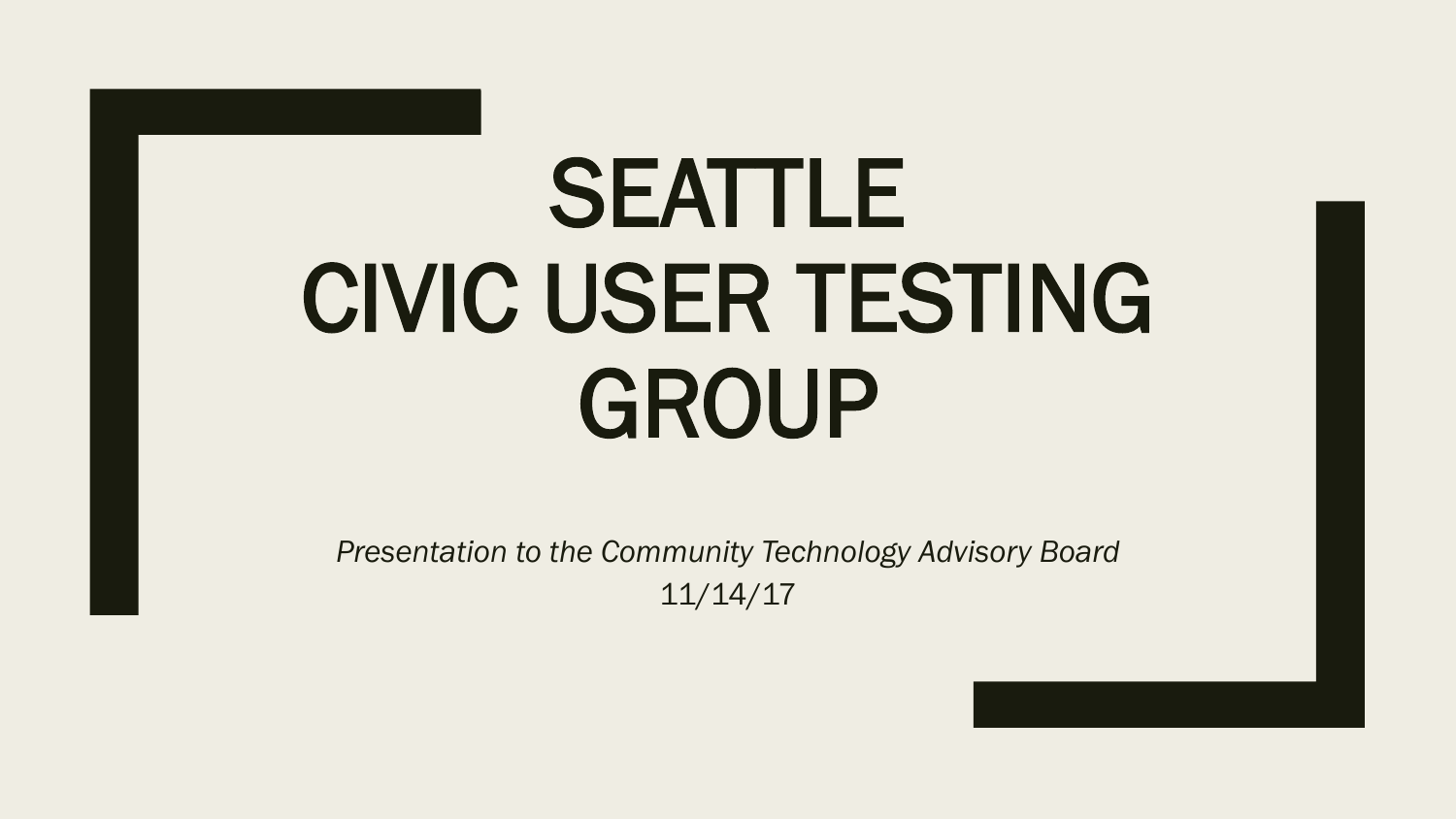### Agenda

- What is a Civic User Testing Group?
- Pilot Launch
- Test Session Design
- Analysis and Impact
- Community Outreach Plan
- Future Goals
- Questions/Feedback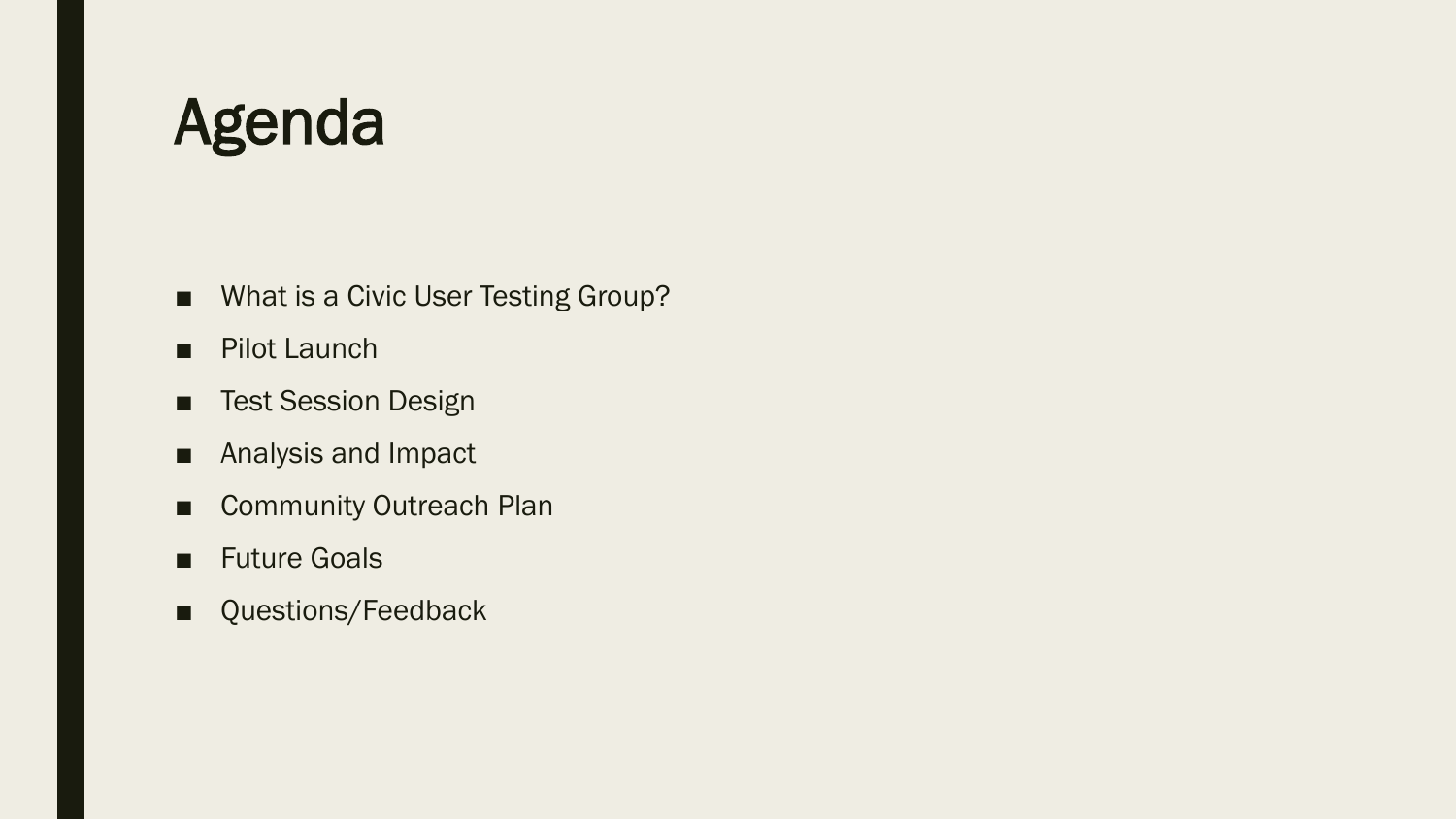## What is a Civic User Testing Group?

- A community of residents paid to test civic websites and apps
- **Builds tech skills for residents**
- Engages residents in creation of technology intended to serve them
	- "Because if it doesn't work for *you*, it doesn't work"
- Desired result: Technology that can better meet the needs of all residents, thereby driving more adoption & better outcomes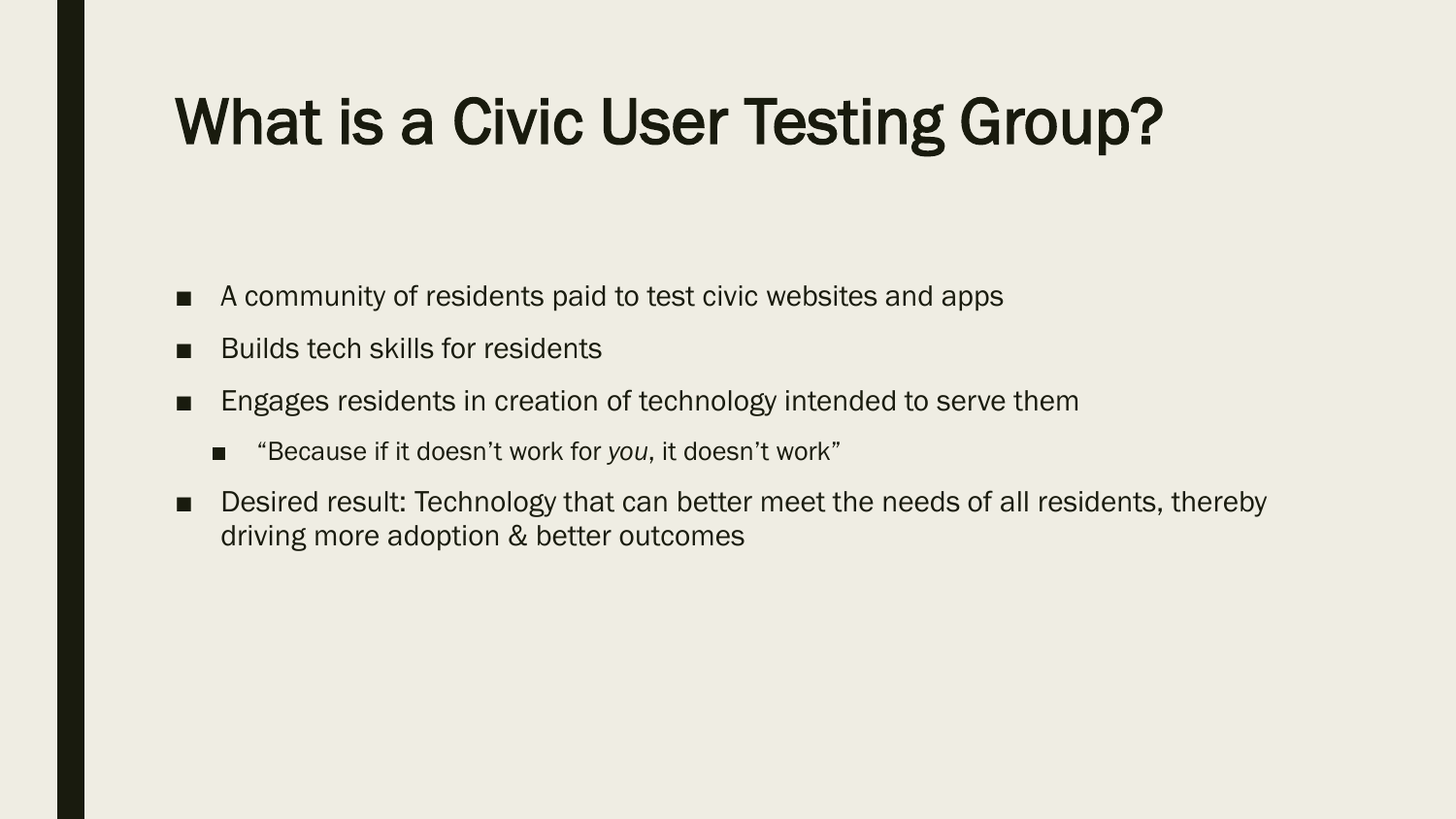### Successful Models

- Smart Chicago Collaborative [literally wrote the book](http://www.cutgroupbook.org/) on this
- Has held 30+ test sessions so far
- Has reached residents in all 77 community areas
- Inspired and supports CUTGroups in Miami, Oakland, and **Detroit**



**Civic User Testing Group** as a New Model for UX Testing, Digital Skills Development, and Community Engagement in Civic Tech

**DANIEL X. O'NEIL** and the Smart Chicago Collaborative

 $+ \bullet$   $\blacksquare$  SlideSh

 $10f70$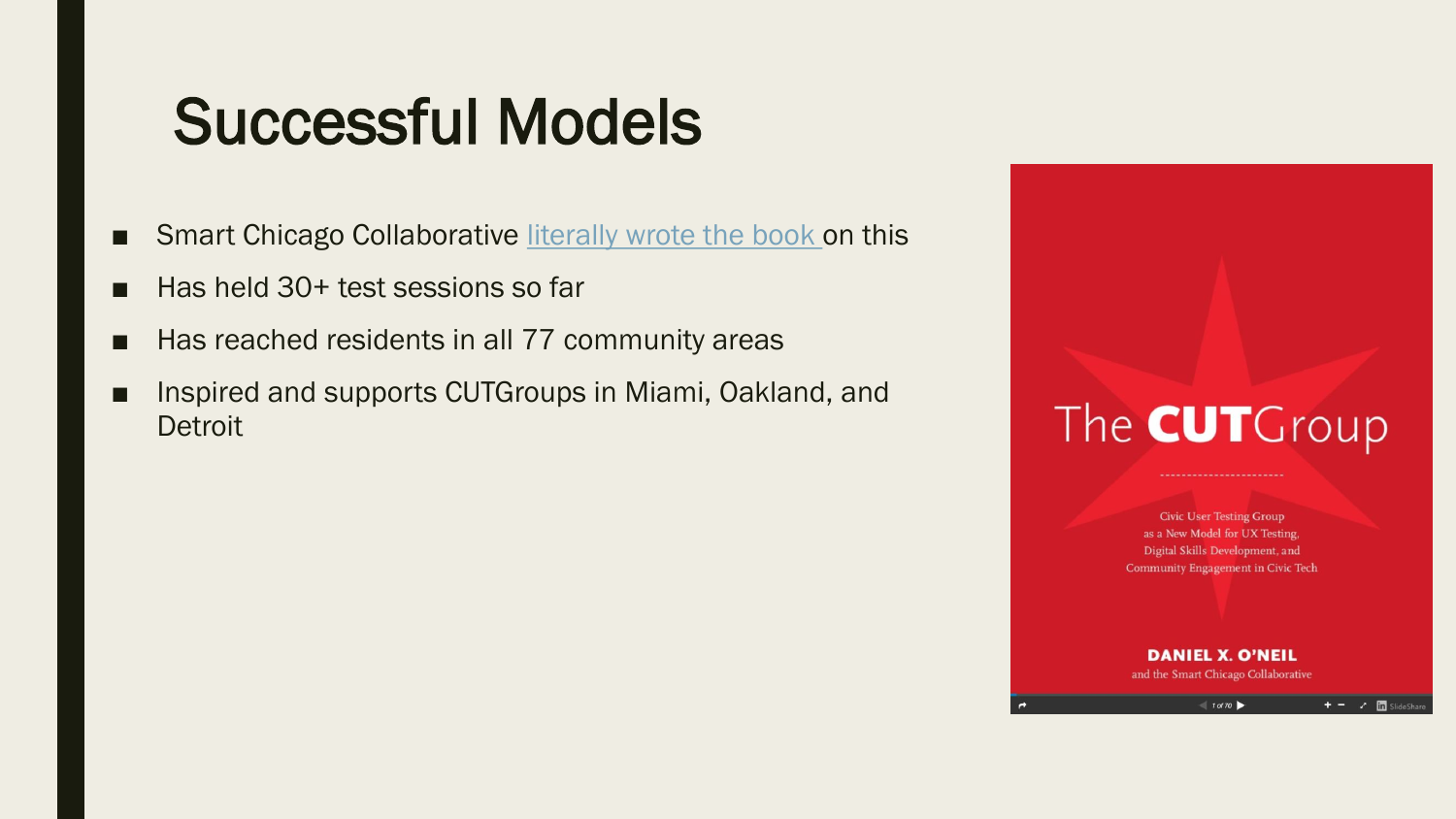### Pilot Launch: Key Contacts





Megan Bruce Co-Organizer, Open Seattle

Nic Weber, Asst. Professor, University of Washington **iSchool** 



**Candace** Faber, Civic **Technology** Advocate, City of Seattle



Leili Slutz, Project and UX Manager, Louis Sweeny **Consulting** 



Emily Keller, Co-Organizer, Open Seattle





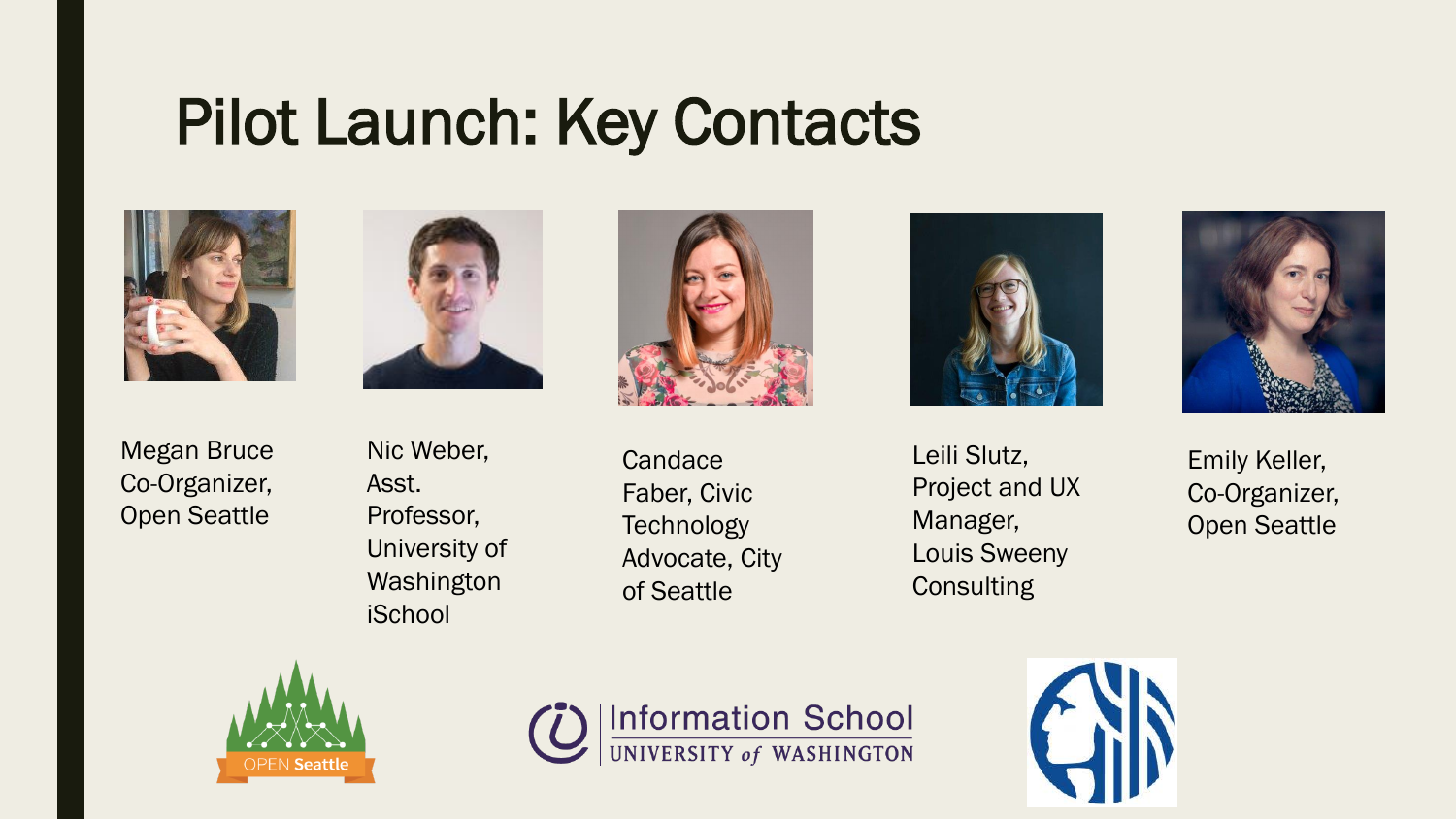### Pilot Launch: Scope and Timeline

- 3 test sessions from now to May
- Session 1: SDOT's Winter Weather Map
- Beginning resident, facilitator recruiting now
- Working with Candace to identify additional test session opportunities

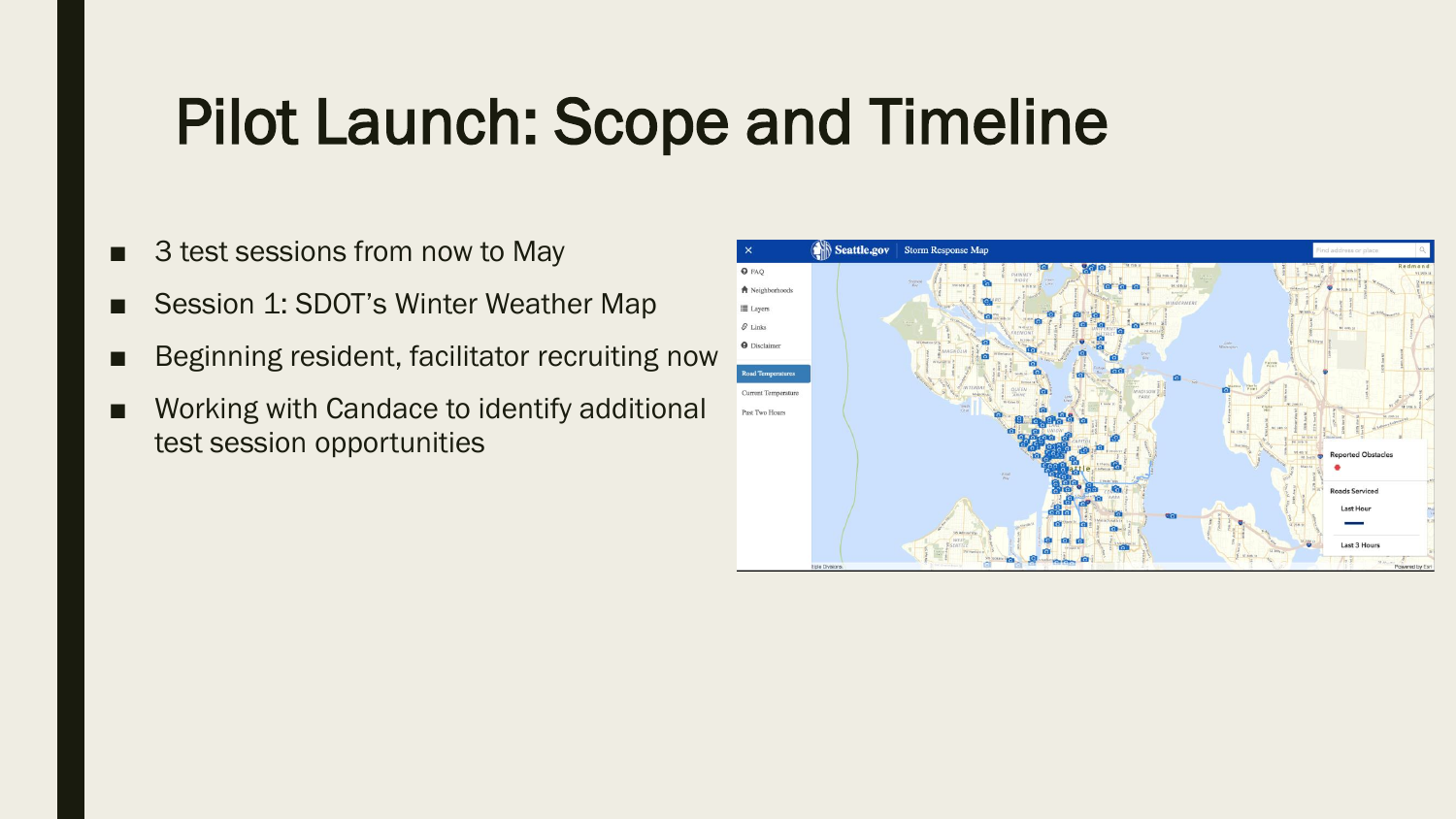### Test Session Design and Reporting

- "Train the trainers" model: Core group of facilitators with background in UX design, research help train other facilitators
- Ratio of 2-3 residents/facilitator
- Facilitators work with tech leads to design sessions
- Sessions held in local library branches, community centers
- Test results gathered, analyzed, delivered to stakeholder in form of report, published publicly online



*Image via Smart Chicago Collaborative*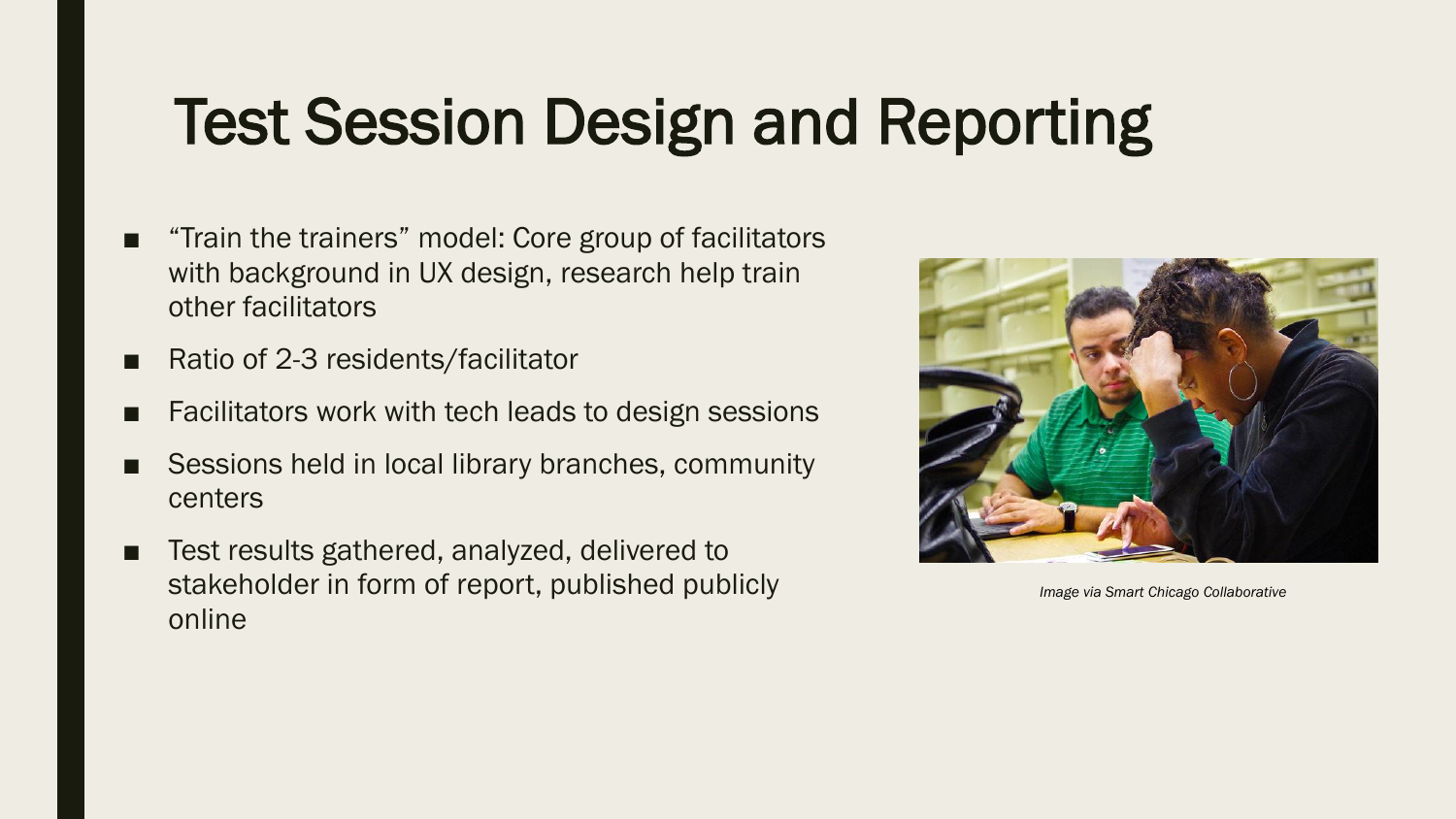### Analysis and Impact

#### **Ease of Use in Tasks**

How easy was it to find open 311 service requests in your neighborhood?

| 1 - Very Difficult | $32\% (7)$ |
|--------------------|------------|
| 2 – Difficult      | $32\%$ (7) |
| 3 - Neutral        | $23\%$ (5) |
| 4 – Easv           | $8\%$ (2)  |
| 5 – Very Easy      | 4% (1)     |

How easy was it to find crime data from last year?

*[Open Grid](http://www.smartchicagocollaborative.org/cutgroup-24-opengrid/)*

| 5 – Very Easy      | 0%         |
|--------------------|------------|
| $4 - Easy$         | $27\%$ (6) |
| 3 – Neutral        | $32\% (7)$ |
| $2 -$ Difficult    | $8\%$ (2)  |
| 1 - Very Difficult | $32\%$ (7) |
|                    |            |

*"Once the CUTGroup test was completed, we updated the City of Chicago's GitHub repository with all pertinent issues that represented the top challenges our CUTGroup testers faced … The recent OpenGrid v.1.2.0 release addressed issues that directly came from our CUTGroup testers.* 

*While a lot of testers found OpenGrid difficult to use, out of 11 testers who said "Yes," they liked OpenGrid, appreciated that they were able to access new information and data that they were not aware of before this test."*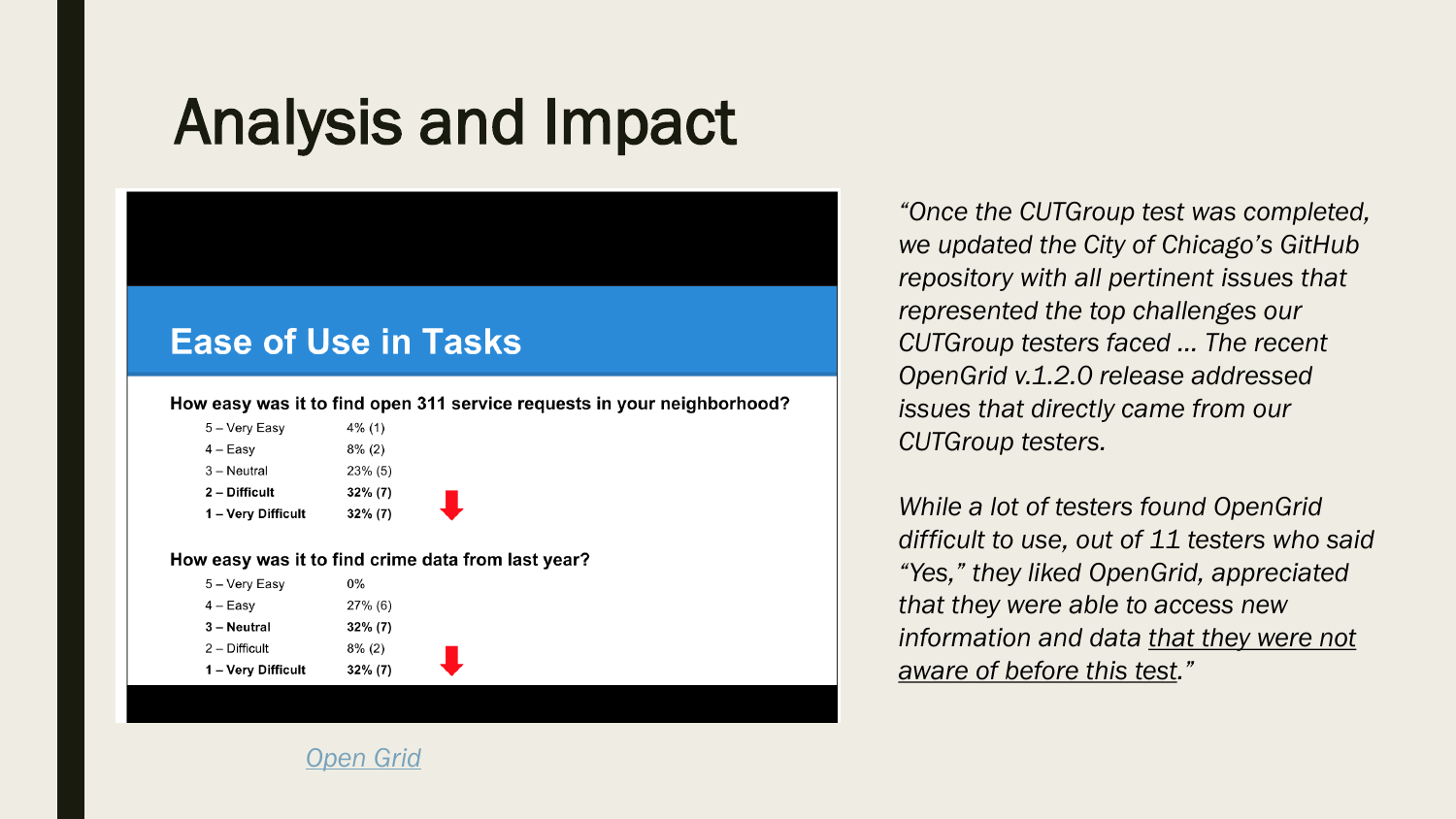### Analysis and Impact

*"Based on this CUTGroup test, work is already in progress to make changes that respond directly to our CUTGroup testers' feedback. DoIT and Socrata are considering changing the Open Data portal's layout…"* 

Datasets  $\Rightarrow$ 

#### The main function of the Open Data Portal is access to data. How can we better help testers find and use data?

Testers who searched for data did not always find what they were looking for because the categories were unclear. Better, clearer categorization and hover-over help text would residents find what they are looking for. Re-think categories such as "Events," and "Community," and what those mean to residents. Make sure hover-over text is really giving necessary information.

Distinctions between types of data were not as clear to testers. Clearer use of filters and data types (dataset, data lens, maps) could help testers find relevant data faster.

Testers were expecting this site to have some functions of the City website. Identifying opportunities to connect residents to relevant City resources could be helpful to residents.

#### *[Chicago Open Data Portal](http://www.smartchicagocollaborative.org/cutgroup-28-chicago-open-data-portal/)*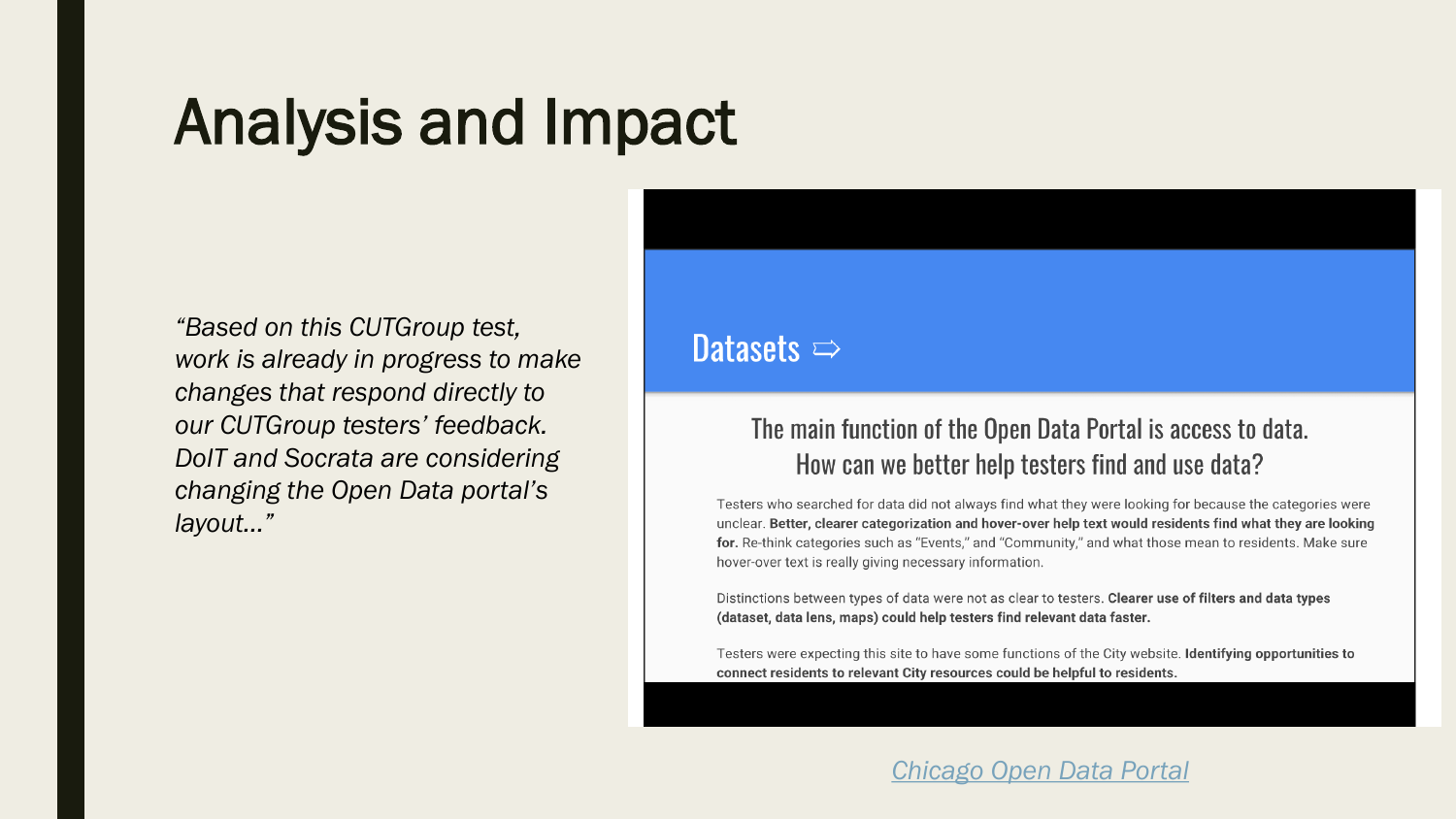### Community Outreach Plan

- Meeting with Seattle Public Library this week
- Flyers in library branches, community centers
- *Referencing City's list of community centers*
- Proactive outreach to community groups to help spread the word
- *Referencing RSJI's Racial Equity [Community Survey Partners](https://www.seattle.gov/Documents/Departments/RSJI/2013-Community-Survey-RSJI.pdf)*
- Work with Dept. of Neighborhoods' Community Engagement Coordinators
- Goal: Recruit at least 100 residents for pilot
- Track resident locations to ensure representative coverage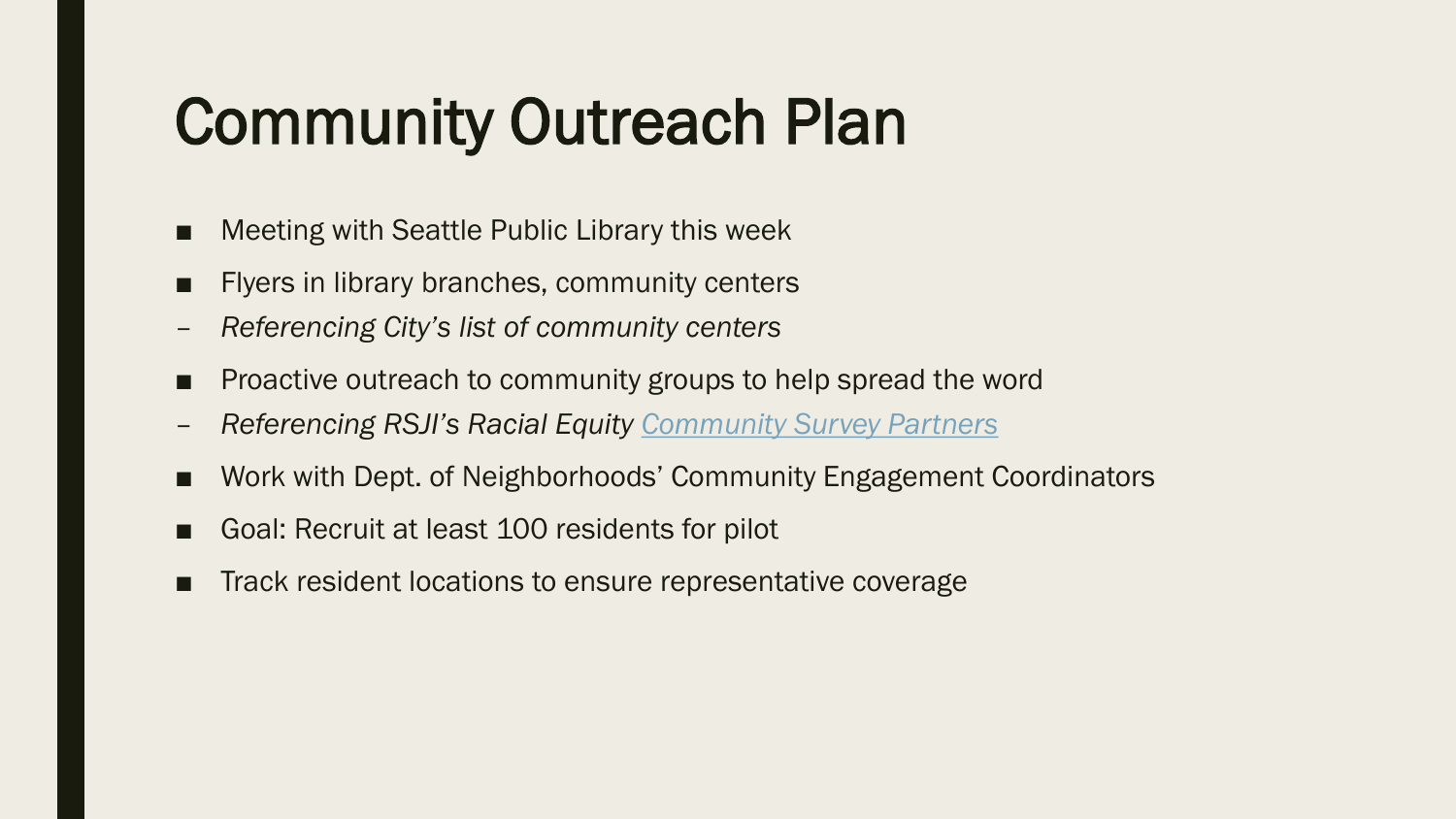### Future Goals

- CUTGroup as a service to the broader civic technology community, part of civic tech development process
- Sustained funding, incl. funding for transportation for CUTGroup members
- Continued recruitment to ensure group is representative of greater Seattle community